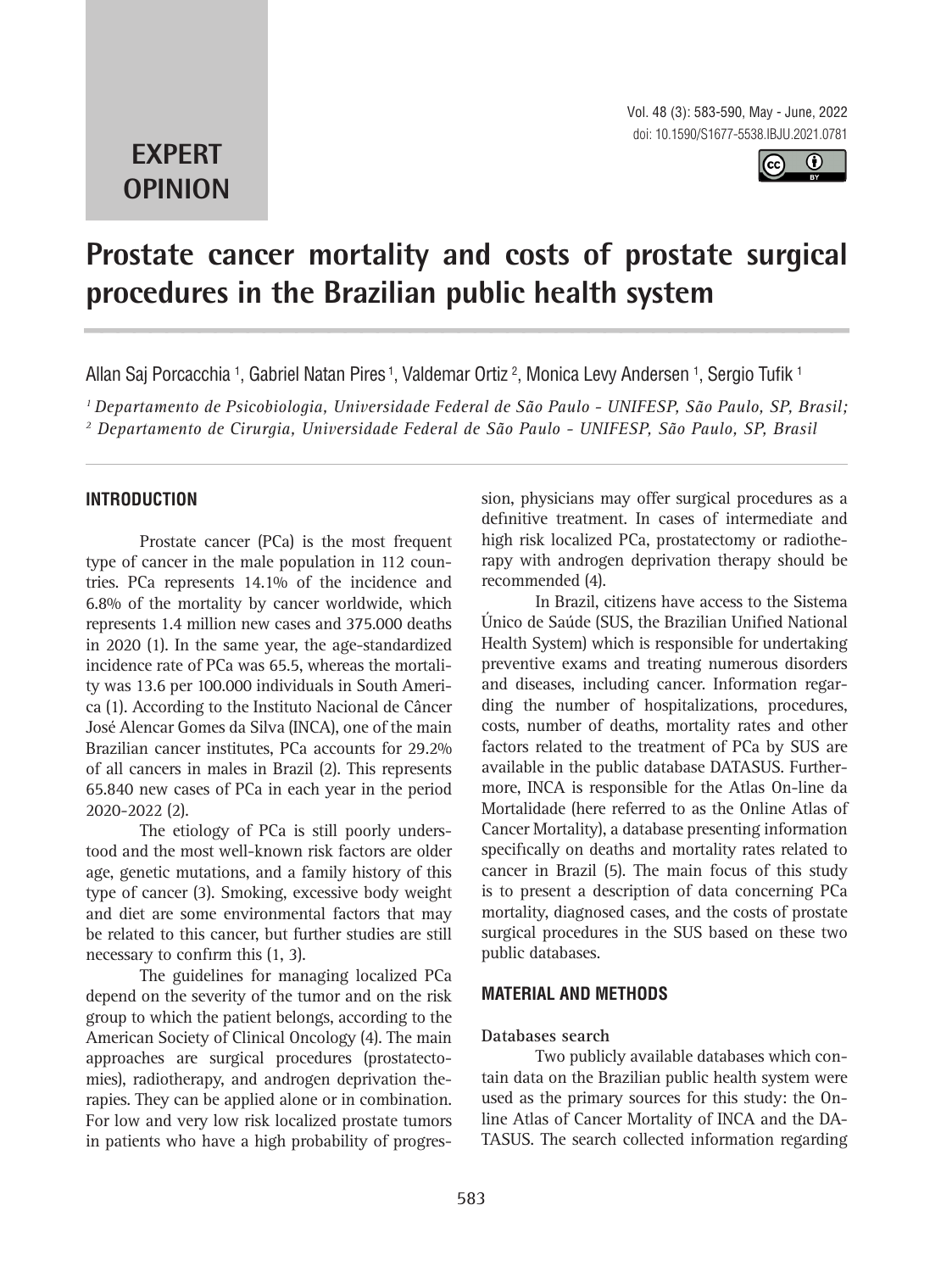mortality due to malignant neoplasm of the prostate (ICD-10-CM C61) between 1994 and 2019 from the Online Atlas of Cancer Mortality. The following data were gathered for each year: the number of deaths, the crude mortality rate of PCa, age-specific mortality rates of PCa, the age-standardized mortality rate for the world population mortality rate of PCa (considering the standard world population described by Doll et al. (6)), and the age-standardized mortality rate for the Brazilian population (considering Brazil's standard population of 2010 (6, 7)). Age standardization was applied in order to obtain results that are independent of the effects of age. The age-standardized mortality rate for the world population mortality rate of PCa will be referred to here only as "age-standardized mortality rate" and will be used to estimate the mortality trends of this type of cancer in the country. Brazil comprises five geographic regions -the North, Northeast, Central-West, Southeast, and South. The number of deaths according to regions and age were also included.

The search of the DATASUS database collected data regarding the number of PCa diagnoses, as well as the number and costs of hospitalizations for prostate surgical procedures between 2008 and 2020. More specifically, these procedures encompassed suprapubic prostatectomy, and radical prostate-vesiculectomy, which are referred to as prostatectomy in oncology, and radical prostate-vesiculectomy in oncology in the databases when used to treat PCa.

Searches in both databases were performed in April 2021. Submission of this work to the institutions Research Ethics Committee was not necessary, as data from public domain databases were used.

Trends of mortality rates in cancer epidemiology can be estimated by the annual percent change (APC) within a certain period. A positive value represents a rise in the mortality rate, whereas a negative one indicates a decline. The joinpoint regression method (8) was used to analyze age-standardized mortality rate PCa trends in the period 1994-2019 (95% confidence interval-CI). The value of the average annual percent change (AAPC) is a summary of APCs over a period of several years. The Joinpoint Regression Program (Version 4.8. 0.1; Statistical Methodology and Applications Branch, Surveillance Research Program, National Cancer Institute) was used for this analysis (9). The standard controls of the software

were used, and constant variance/homoscedasticity was assumed in respect of errors.

## **COMMENTS**

The number of deaths due to PCa increased in the Brazilian male population during the period 1994-2019, going from 5.256 in 1994 to 15.576 in 2019. Consequently, crude mortality rate and age-standardized mortality rates showed a gradual rise over the years (Table-1).

In order to evaluate trends in PCa mortality over the years in Brazil, the joinpoint regression method was used with the age-standardized mortality rates of PCa between 1994 and 2019. The algorithm identified two joinpoints in which the trends of PCa mortality of the Brazilian male population have changed significantly, located in the years 2007 and 2015 (Figure-1). For the first period (1994-2007), the APC was 2.14% (95% CI, 1.6-2.7), indicating increasing mortality. For the second period (2007-2015), the APC was -0.76% (95% CI, -2.1-0.6). The last APC calculated was 2.42% (95% CI, -0.8-5.7) and refers to the period 2015-2019. Considering the CI of the  $2<sup>nd</sup>$  and  $3<sup>rd</sup>$ APCs, it is not possible to affirm whether the trends of age-standardized mortality rate of PCa were increasing or decreasing during the respective periods. The AAPC for the whole period (1994-2019) was 1.3% (95% CI, 0.6-1.9; p <0.05), which shows an increasing trend in the age-standardized PCa mortality rate during this period.

Data from the DATASUS database showed that the number of PCa diagnoses in SUS remained relatively constant between 2013 and 2017: the lowest number was 22.396 in 2017, and the highest was 23.942 in 2014. In 2018 and 2019, the number of PCa diagnoses increased from 32.930 to 39.953, but fell to 27.358 in 2020 (Figure-2A).

In the period 2013-2020, the number of PCa cases in SUS varied according to the age-range (Figure-2B). The yearly total of diagnoses was progressively higher in the 55-69 age group. A slightly gradual decrease was observed in the 70-74, 75-79, and ≥80 age-groups. Despite the growth in the total amount of diagnoses between 2017 and 2019 within the age-groups over 50 years old, a decrease occurred immediately after in 2020.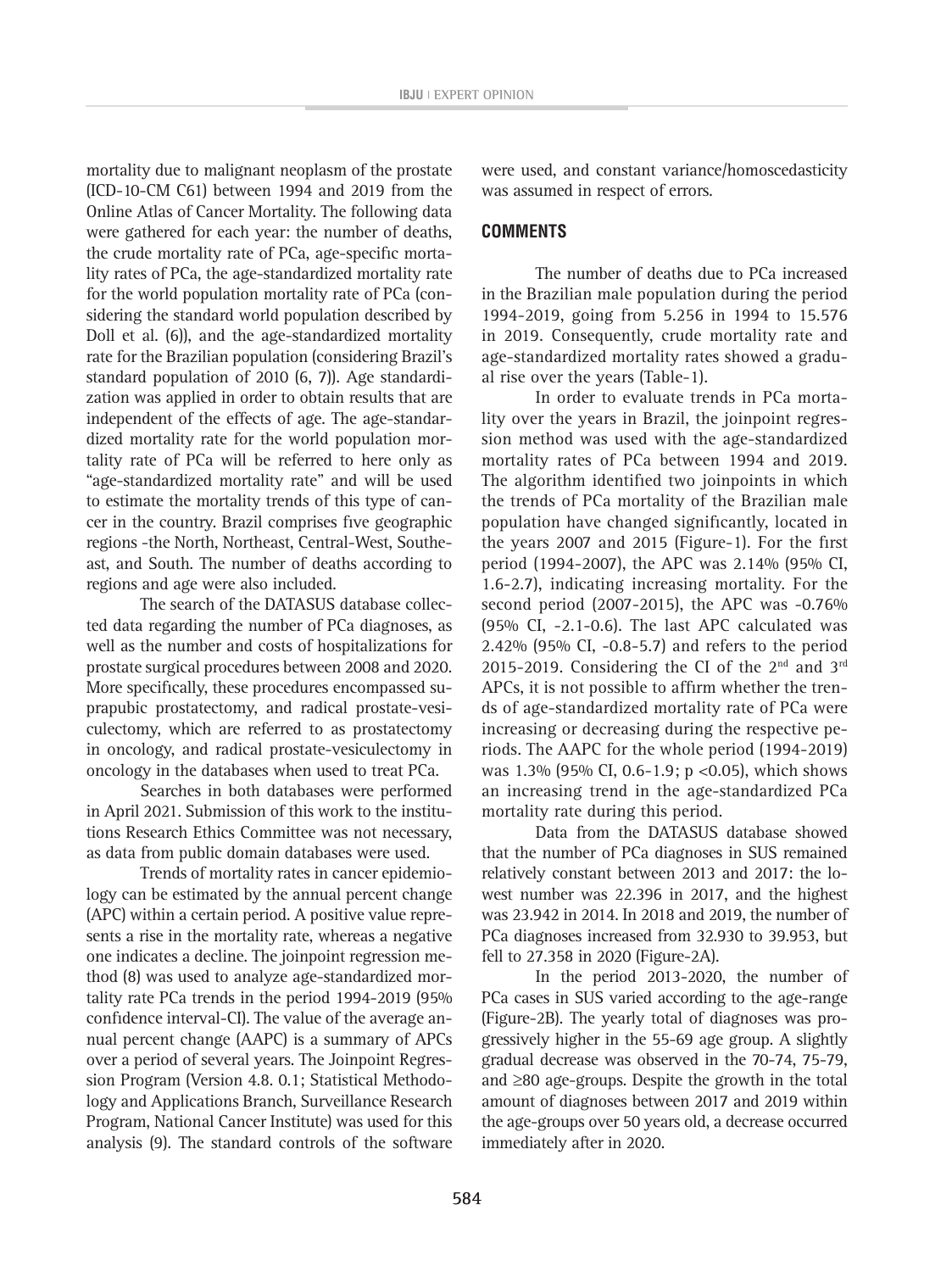| Year | Deaths | Crude mortality rate (%) | Age-standardized mortality rate<br>for world population (%) | Age-standardized mortality rate for<br>Brazilian population (%) |
|------|--------|--------------------------|-------------------------------------------------------------|-----------------------------------------------------------------|
| 1994 | 5.256  | 6.93                     | 10.84                                                       | 12.76                                                           |
| 1995 | 5.542  | 7.20                     | 11.28                                                       | 13.22                                                           |
| 1996 | 6.067  | 7.83                     | 10.96                                                       | 12.74                                                           |
| 1997 | 6.652  | 8.45                     | 11.83                                                       | 13.88                                                           |
| 1998 | 7.144  | 8.95                     | 12.57                                                       | 14.79                                                           |
| 1999 | 7.223  | 8.93                     | 12.57                                                       | 14.83                                                           |
| 2000 | 7.490  | 8.96                     | 11.39                                                       | 13.35                                                           |
| 2001 | 8.033  | 9.20                     | 12.24                                                       | 14.48                                                           |
| 2002 | 8.389  | 9.48                     | 12.44                                                       | 14.75                                                           |
| 2003 | 8.977  | 10.02                    | 12.95                                                       | 15.37                                                           |
| 2004 | 9.590  | 10.57                    | 13.41                                                       | 15.98                                                           |
| 2005 | 10.214 | 11.13                    | 13.81                                                       | 16.55                                                           |
| 2006 | 11.007 | 11.86                    | 14.35                                                       | 17.27                                                           |
| 2007 | 11.478 | 12.23                    | 14.42                                                       | 17.34                                                           |
| 2008 | 12.121 | 12.78                    | 14.61                                                       | 17.67                                                           |
| 2009 | 12.274 | 12.82                    | 14.25                                                       | 17.24                                                           |
| 2010 | 12.778 | 13.68                    | 13.25                                                       | 15.98                                                           |
| 2011 | 13.129 | 13.45                    | 14.10                                                       | 17.14                                                           |
| 2012 | 13.354 | 13.56                    | 13.84                                                       | 16.78                                                           |
| 2013 | 13.772 | 13.86                    | 13.73                                                       | 16.70                                                           |
| 2014 | 14.161 | 14.14                    | 13.59                                                       | 16.53                                                           |
| 2015 | 14.484 | 14.35                    | 13.38                                                       | 16.25                                                           |
| 2016 | 14.926 | 14.78                    | 13.79                                                       | 16.74                                                           |
| 2017 | 15.391 | 15.25                    | 14.24                                                       | 17.25                                                           |
| 2018 | 15.576 | 15.43                    | 14.41                                                       | 17.47                                                           |
| 2019 | 15.983 | 15.83                    | 14.79                                                       | 17.92                                                           |

## **Table 1 - Deaths and mortality rates of PCa per 100.000 individuals 1994-2019 in Brazil.**

\*Adjusted by age according to world standard population per 100.000 individuals as described by Doll et al. (6).

#Adjusted by age according to Brazilian population of 2010 per 100.000 individuals.

Data from Online Atlas of Cancer Mortality from INCA (available at. https://mortalidade.inca.gov.br/MortalidadeWeb.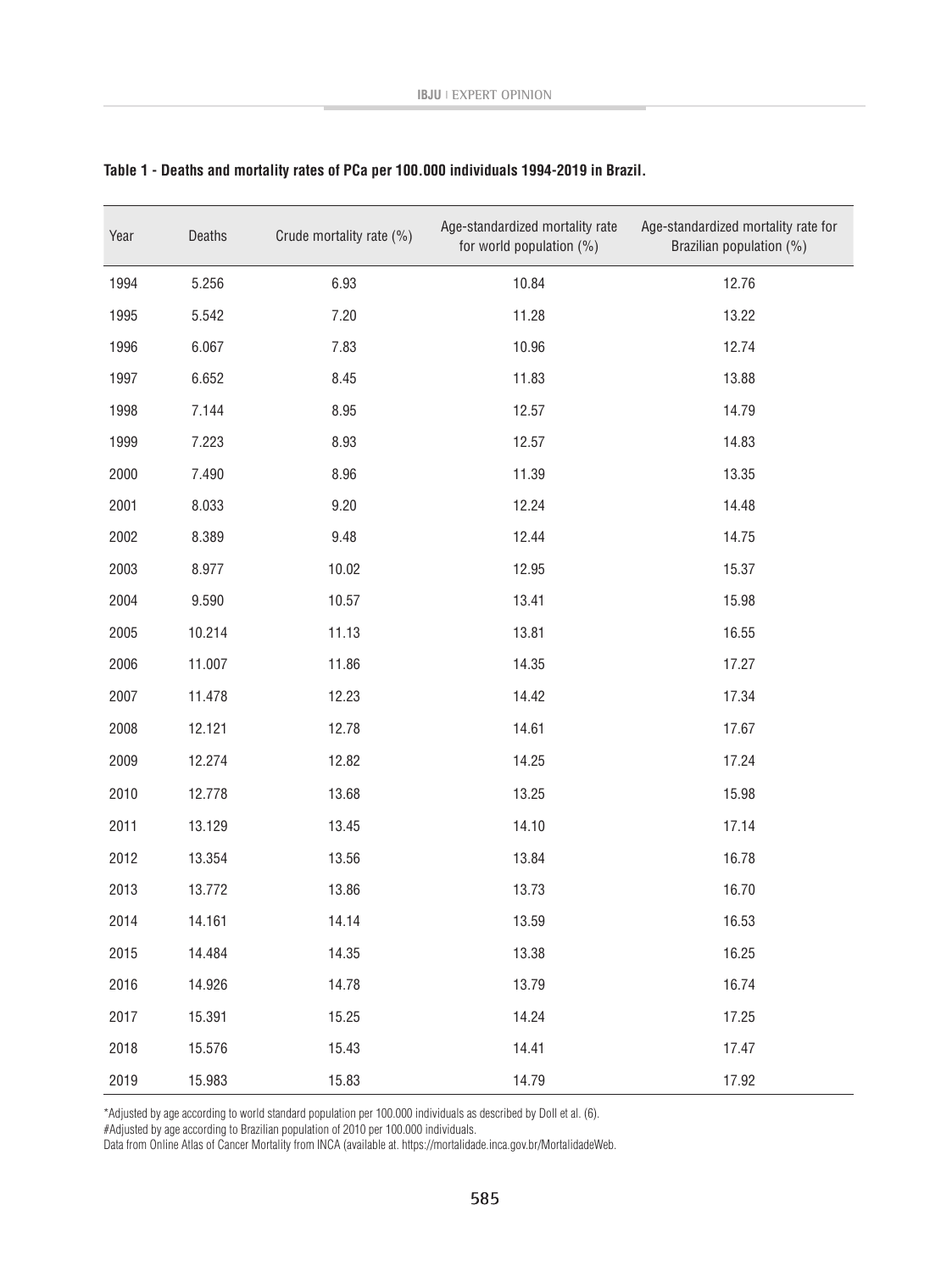**Figure 1 - Age-standardized PCa mortality rates in Brazil 1994-2019. The joinpoint regression conducted resulted in a positive AAPC of 1.3% (95% CI, 0.6-1.9; p <0.05) considering the age-standardized mortality rate of PCa in Brazil between 1994 and 2019.**



\* Indicates that the Annual Percent Change (APC) is significantly different from zero at the alpha = 0.05 level.<br>Final Selected Model: 2 Joinpoints.

An analysis of the number of hospitalizations for prostate surgical procedures reveals that it remained relatively similar between 2008 and 2019 (mean±standard deviation; 16.944±582.6 per year) (Figure-2C). In 2020, this number decreased to 11.875, which is 5.609 less than the mean of the previous years.

Between 2008 and 2012, the total costs of hospitalizations for prostate surgical procedures in

SUS remained below 31 million BRL per year, and then increased to more than 50 million BRL in subsequent years, except for 2020. Radical prostate-vesiculectomy in oncology was responsible for the greatest costs in respect of prostate surgical procedures in each year in the whole period (Figure-2D). Although radical prostate-vesiculectomy in oncology represented the highest cost in all years of the period, since 2013 the total cost of this procedure per year has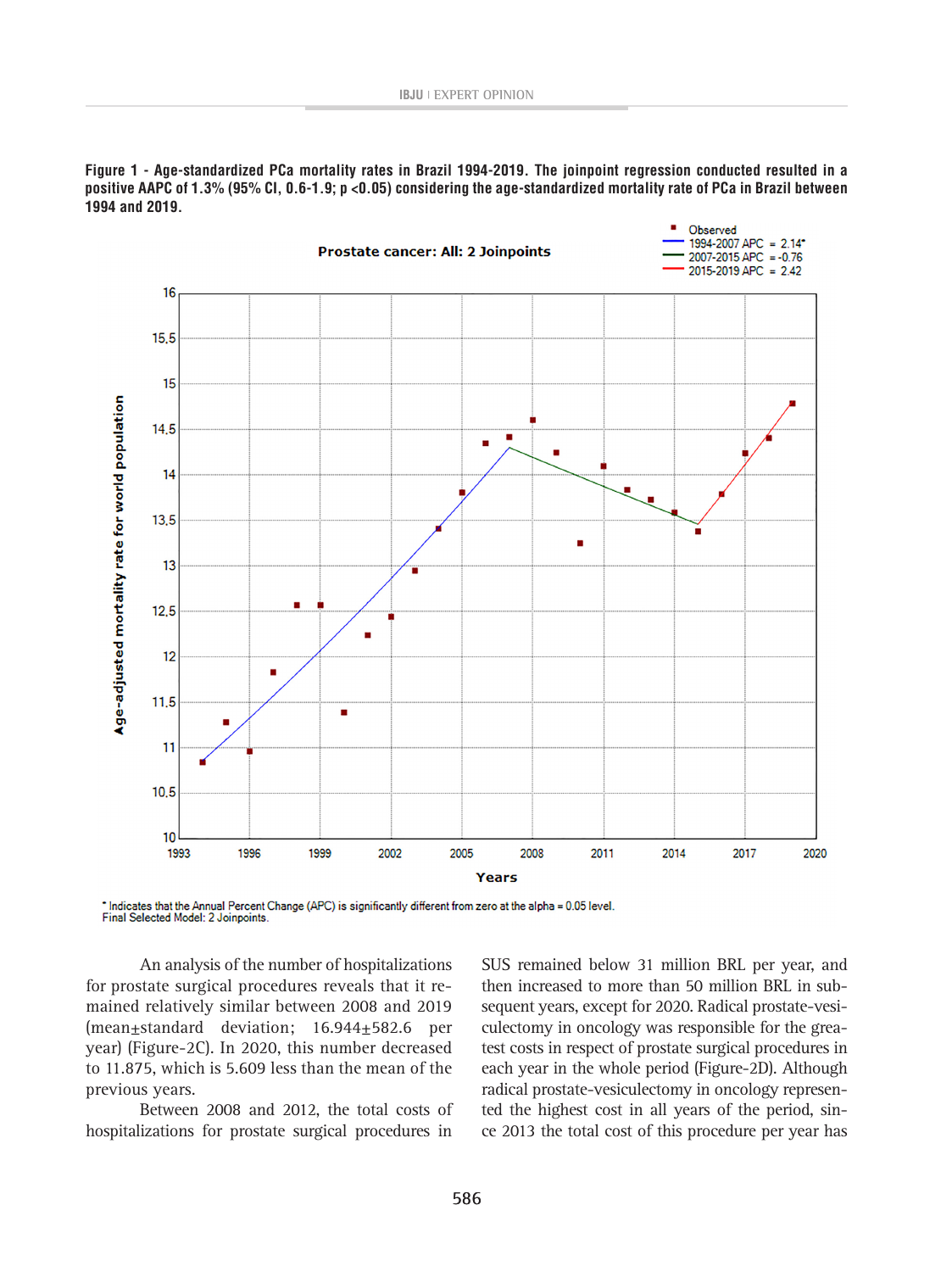**Figure 2 - A) Number of PCa cases diagnosed in SUS in Brazil 2013-2020. B) Number of PCa cases diagnosed in SUS in Brazil by age 2013-2020. C) Number of hospitalizations in SUS Brazil for prostate surgical procedures 2008-2020. D) Total costs (in BRL) of hospitalizations for prostate surgical procedures in SUS Brazil 2008-2020. Procedures - SuP: suprapubic prostatectomy; RP: radical prostate-vesiculectomy; PiO: prostatectomy in oncology; RPO: radical prostate-vesiculectomy in oncology. Data from the database DATASUS (http://www2.datasus.gov.br/DATASUS/index.php).**



practically doubled  $(27.8 \text{ million} \pm 1.7 \text{ million} BRL;$ 2013-2020 period) compared to the period 2008- 2012 (13.2 million±0.59 million BRL).

As in most countries, PCa is the most incident type of cancer in the male population of Brazil, excluding non-melanoma skin cancer (1, 2). In the period 1994-2019, the age-standardized PCa mortality rate increased in Brazil, with an AAPC value of 1.3% for the period. When considering the increase in the age-standardized PCa mortality rate in Brazil, a factor that should be considered is the aging of the population. Older adults are not homogeneously distributed throughout Brazil. The number of inhabitants over 60 years old is greater in the Southeast and Northeast regions, representing 46.4% and 25.5% of the total number of over 60s in Brazil, respectively, while the population of these two areas combined represents 70% of the total population (10). Both re-

gions also show the highest number of deaths due to PCa. Although 70% of the Brazilian male population resides in the Southeast and Northeast regions (10) and these present the highest concentration of people over 60 years of age, the southern region of Brazil has the highest number of deaths from PCa per 100.000 individuals. This scenario suggests that male inhabitants of the South region may be under the influence of some risk factor (environmental or genetic variant) related to PCa and/or that these individuals have greater access to health services, which enables the correct notification of deaths due PCa.

The incidence and mortality rates of PCa vary widely across the regions of a country, and between different countries (11). In addition to aging, exposure to risk factors, and lack of access to preventive medicine, clinical exams, or treatments are the key components that contribute to the higher incidence and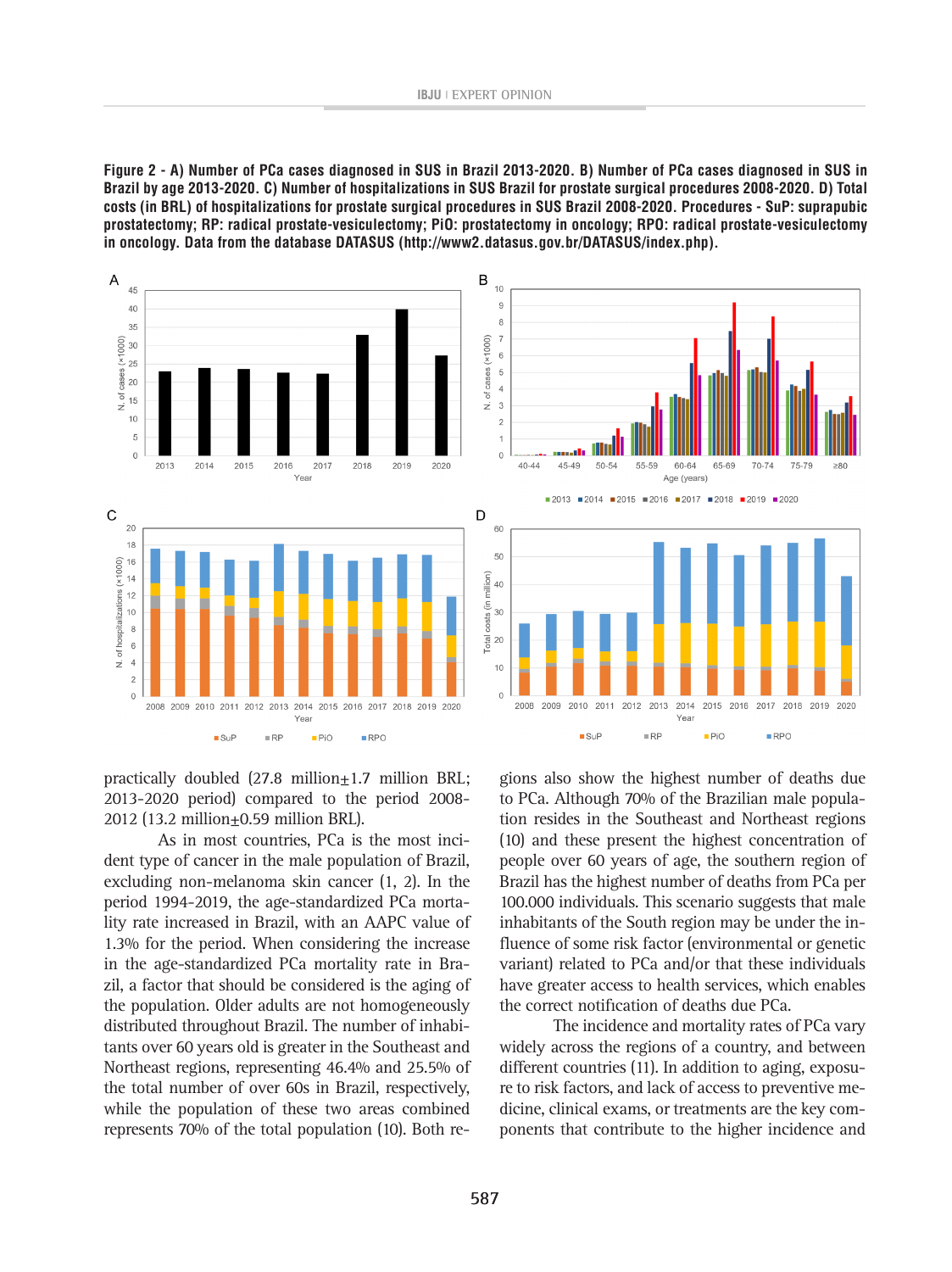mortality rates (1, 11). In many developing countries, there is still an increase in the incidence and mortality rates of PCa, and these may be related to more aggressive tumor types or inadequate access to health care systems (12). This last factor may not be the case of Brazil, as the growth in PCa incidence took place at the same time as access to PCa screening/diagnosis and medical care were increasing (13). Between 1999 and 2007, the number of prostatic specific antigen (PSA) tests - the main biomarker of PCa - performed in SUS increased by 573.3%, even though the Ministry of Health and INCA did not recommend PSA screening (14). The Sociedade Brasileira de Urologia (SBU, the Brazilian Urology Society) did support screening for men aged over 50 or over 45 with high risk (13). A limitation of the present study is that we can only speculate in relation to the potential factors involved in the growth trend in mortality and incidence rates of PCa. Further studies are required to evaluate this in more detail, including the evaluation of population genetic variance of target genes as a risk factor.

Although there was an increase in the number of PCa diagnoses in SUS between 2017 and 2019, this decreased in 2020. This apparent decrease observed in all ages over 50 may not be an actual decrease but may be due to the fact that COVID-19 caused a significant drop in face-to-face consultations and, therefore, diagnoses. There was also a drop in the number of hospitalizations for surgical prostate procedures in SUS in 2020 (15). However, it is important to remember that these measures of physical distancing were essential to prevent deaths and conserve the limited supplies for professionals working in the frontline of the pandemic (16). There may also have been a possible delay in notifications in respect of these data due to the disruption caused by COVID-19, although this cannot yet be confirmed.

The search for procedures related to the prostate on the DATASUS database resulted only in data in respect of hospitalizations and costs regarding the surgical approaches: suprapubic prostatectomy, radical prostate-vesiculectomy, prostatectomy in oncology, and radical prostate-vesiculectomy in oncology. The data regarding the DATASUS database refer only to information and records in the public health system in Brazil, the SUS. There is no centralized data regarding the number of PCa diagnoses in the private sector and the related surgical costs. Future studies comparing the public and private sectors should be considered.

The costs of the prostate surgical procedures presented here are a part of the total costs related to the disease (diagnosis, treatments, palliative care, follow-up, potential side effects, and human resources of health professionals), and indirect costs, relating to factors, such as the time and productivity of the patients (17). The early detection of tumors is essential for a good prognosis following treatment and to avoid the costs of more complex approaches (17). In this respect, the use of the PSA test for screening and detection of PCa has been widely discussed, and recommendations in relation to its use vary among different countries, scientific societies, and surveillance institutes (13, 18, 19). However, the positive impact of the PSA test in respect of the early diagnosis and treatment of PCa over the last four decades (19) must be considered in further discussions regarding this issue.

#### **CONCLUSIONS**

PCa, similar to several other types of cancer, is an age-related disease. Given the rapid aging trend of the Brazilian population, the number of PCa cases may increase, as other types of cancer and conditions associated with age. SUS and private health systems must be aware of this scenario. Investments need to be made in order to improve epidemiologic cancer surveillance programs, and increase clinical and hospital resources to provide the most effective and modern treatments for the population. The impact of the COVID-19 pandemic should be considered in data regarding PCa from 2020 forward, and in future epidemiological studies of this disease.

#### **AVAILABLE DATA STATEMENT**

Data presented in this study are available from the DATASUS database site Available at. <http://www2.datasus.gov.br/DATASUS/index. php?area=02> in the TABNET section, and in the Atlas On-line de Mortalidade, which is managed by the Instituto Nacional de Câncer José Alencar Gomes da Silva (INCA). Both are public domain databases related to the Sistema Único de Saúde and to the Ministry of Health of Brazil.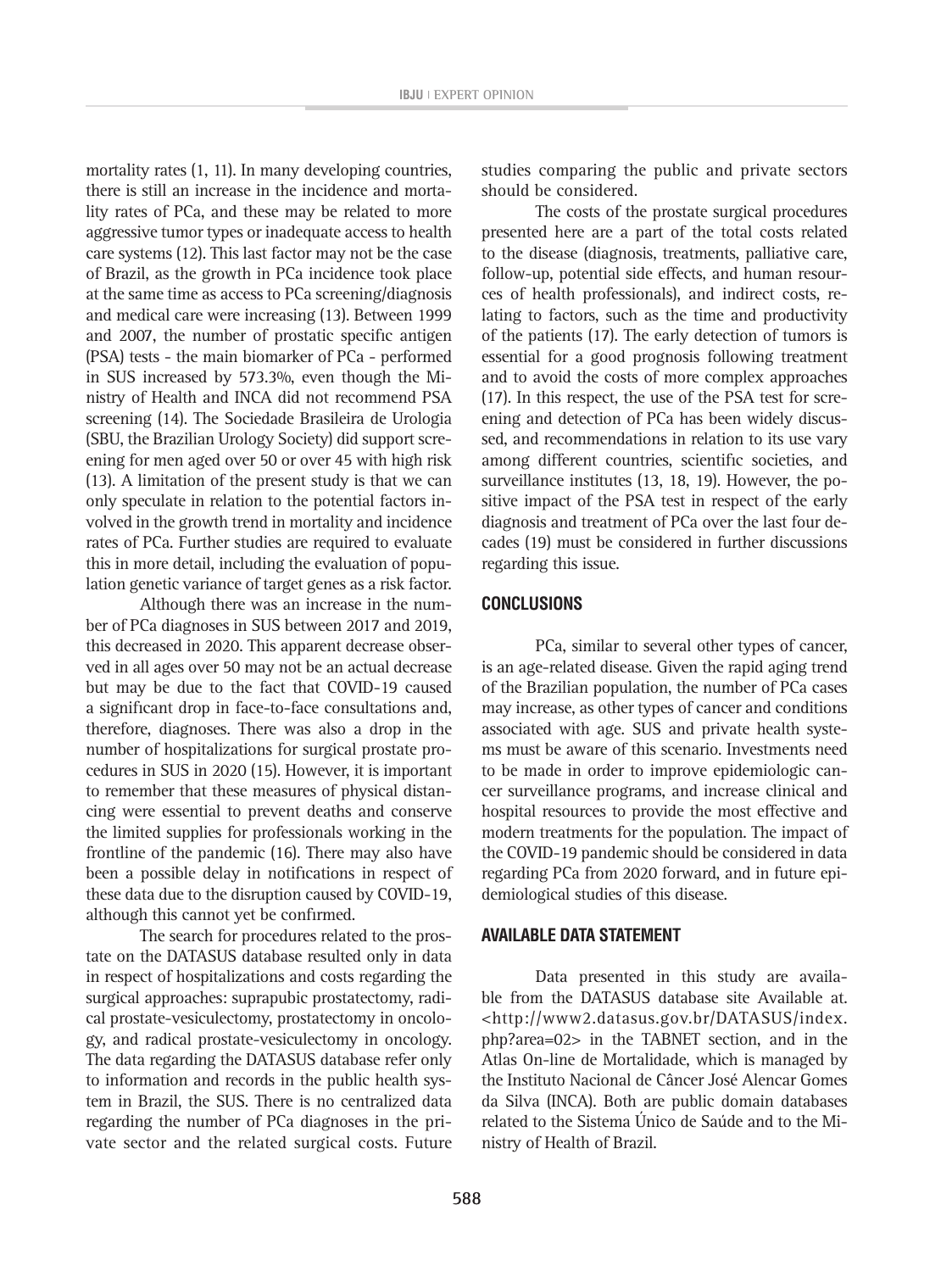#### **DISCLOSURE STATEMENT**

Our studies are supported by the Associação Fundo de Incentivo à Pesquisa (AFIP), São Paulo, Brazil. MLA and ST are recipients of Conselho Nacional de Desenvolvimento Científico e Tecnológico (CNPq) fellowships. ASP is the recipient of a grant from the São Paulo Research Foundation (FAPESP; grant 2021/05920-7). No sponsorship was received for the publication of this manuscript. All named authors take responsibility for the integrity of the work as a whole and have given their approval for this version to be published.

## **CONFLICT OF INTEREST**

None declared.

## **REFERENCES**

- 1. Sung H, Ferlay J, Siegel RL, Laversanne M, Soerjomataram I, Jemal A, et al. Global Cancer Statistics 2020: GLOBOCAN Estimates of Incidence and Mortality Worldwide for 36 Cancers in 185 Countries. CA Cancer J Clin. 2021; 71:209-49.
- 2. [No Authors]. Instituto Nacional de Câncer José Alencar Gomes da Silva (INCA). Ministério Da Saúde. Rio de Janeiro, RJ estimativa | 2020. [Internet]. Available at. < https://www.inca.gov.br/sites/ufu. sti.inca.local/files/media/document/estimativa-2020-incidenciade-cancer-no-brasil.pdf>
- 3. Hankinson SE, Polyak K, Garber JE. Breast cancer Multiple, often complex, risk factors. In: Wild CP, Weiederpass E, Stewart BW, editors. World cancer Rep. cancer Res. cancer Prev., Lyon, 2020: pp. 421-9.
- 4. Bekelman JE, Rumble RB, Chen RC, Pisansky TM, Finelli A, Feifer A, et al. Clinically Localized Prostate Cancer: ASCO Clinical Practice Guideline Endorsement of an American Urological Association/American Society for Radiation Oncology/Society of Urologic Oncology Guideline. J Clin Oncol. 2018; 36:3251-8.
- 5. [No Authors]. INCA Instituto Nacional de Câncer: Atlas On-line de Mortalidade : usos e aplicações. 2014:27. [Internet]. Available at. <https://mortalidade.inca.gov.br/MortalidadeWeb/>
- 6. Doll R, Muir C, Waterhouse J. Cancer Incidence in Five Continents. International Union Against Cancer. Springer-Verlag, Berlin, Heidelberg, New York. 1970; v.2: pp. 334-6.
- 7. Bray F, Ferlay J: Age standardization. In: Forman D, Bray F, Brewster D, Gombe Mbalawa C, Kohler B, Piñeros M, et al., editors. Cancer Incid. Five Cont., vol. X, Lyon, International Agency for Research on Cancer. 2014; Xvol., pp. 112-5.
- 8. Kim HJ, Fay MP, Feuer EJ, Midthune DN. Permutation tests for joinpoint regression with applications to cancer rates. Stat Med. 2000; 19:335-51. Erratum in: Stat Med 2001; 20:655.
- 9. Kim HJ, Luo J, Chen HS, Green D, Buckman D, Byrne J, et al. Improved confidence interval for average annual percent change in trend analysis. Stat Med. 2017; 36:3059-74.
- 10. Censo Demográfico. Instituto Brasileiro de Geografia e Estatística - IBGE, Censo 2010. [Internet]. Available at. <https:// www.ibge.gov.br/estatisticas/sociais/populacao/9662-censodemografico-2010.html?=&t=resultados>
- 11. Dasgupta P, Baade PD, Aitken JF, Ralph N, Chambers SK, Dunn J. Geographical Variations in Prostate Cancer Outcomes: A Systematic Review of International Evidence. Front Oncol. 2019; 9:238.
- 12. de Oliveira RAR, Guimarães GC, Mourão TC, Favaretto RL, Santana TBM, Lopes A, et al. Prostate Cancer Screening in Brazil: a single center experience in the public health system. Int Braz J Urol. 2021; 47:558-65.
- 13. Tourinho-Barbosa RR, Pompeo AC, Glina S. Prostate cancer in Brazil and Latin America: epidemiology and screening. Int Braz J Urol. 2016; 42:1081-90.
- 14. Conceição MB, Boing AF, Peres KG. Time trends in prostate cancer mortality according to major geographic regions of Brazil: an analysis of three decades. Cad Saude Publica. 2014; 30:559-66.
- 15. Gomes CM, Favorito LA, Henriques JVT, Canalini AF, Anzolch KMJ, de Carvalho Fernandes R, et al. Impact of COVID-19 on clinical practice, income, health and lifestyle behavior of Brazilian urologists. Int Braz J Urol. 2020; 46:1042-71.
- 16. Carneiro A, Wroclawski ML, Nahar B, Soares A, Cardoso AP, Kim NJ, et al. Impact of the COVID-19 Pandemic on the Urologist's clinical practice in Brazil: a management guideline proposal for low- and middle-income countries during the crisis period. Int Braz J Urol. 2020; 46:501-10.
- 17. Roehrborn CG, Black LK. The economic burden of prostate cancer. BJU Int. 2011; 108:806-13.
- 18. Trogdon JG, Falchook AD, Basak R, Carpenter WR, Chen RC. Total Medicare Costs Associated With Diagnosis and Treatment of Prostate Cancer in Elderly Men. JAMA Oncol. 2019; 5:60-6.
- 19. Busato WF Jr, Almeida GL. Prostate cancer screening in Brazil: should it be done or not? Int Braz J Urol. 2016; 42:1069-80.